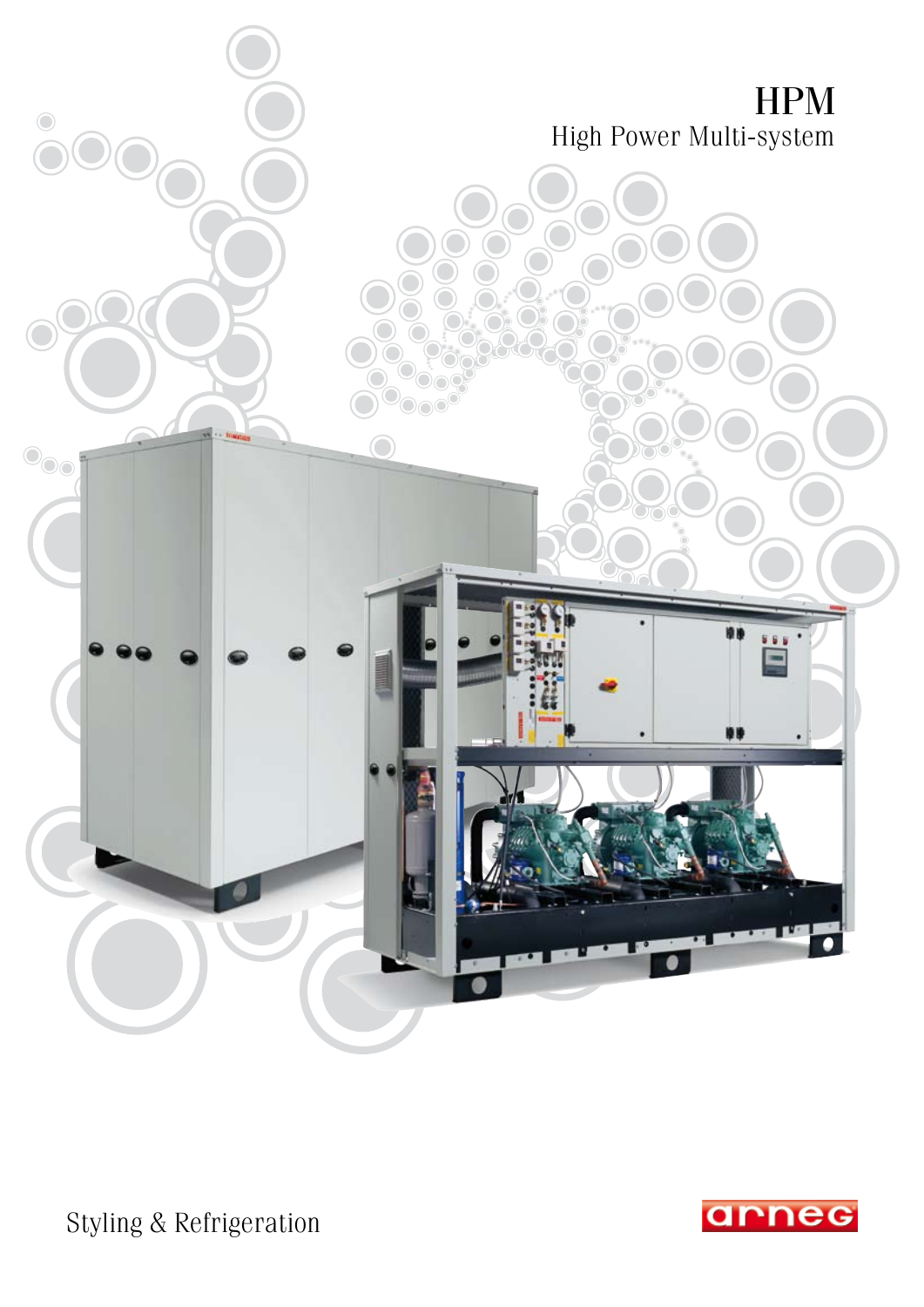| <b>HPM</b><br>TN       | Modello<br>Model<br>Model<br>Modèle<br>Modelo<br>Модель |                        |                        | N. e Mod. compressore<br>N. & Mod. of compressor<br>N. et Marque compresseur<br>Kompressoranzahl und Marke<br>N. y Marca compresor<br>Количество компресоров<br>Модель компрессора |                                      | Potenza frigorifera<br>Refrigeration power<br>Kålteleistung<br>Puiss. frigorifique<br>Potencia frigorífica<br>Холодопроиз-<br>водительность |                | Potenza assorbita<br>Absorbed power<br>Aufgennomene L.<br>Puiss. absorbée<br>Potencia absorbida<br>Потребляемая<br>мощность | Livello pressione sonora<br>Sound pressure<br>Lärmniveau<br>Pression acoustique<br>Nivel sonoro<br>Уровень шума<br>Lp 10 $m$ dB(A) |          | PED                 | Dimensioni<br><b>Dimensions</b><br>Abmessungen<br><b>Dimensions</b><br><b>Dimensiones</b><br>Размеры<br>LxPxH |
|------------------------|---------------------------------------------------------|------------------------|------------------------|------------------------------------------------------------------------------------------------------------------------------------------------------------------------------------|--------------------------------------|---------------------------------------------------------------------------------------------------------------------------------------------|----------------|-----------------------------------------------------------------------------------------------------------------------------|------------------------------------------------------------------------------------------------------------------------------------|----------|---------------------|---------------------------------------------------------------------------------------------------------------|
|                        | $01*$                                                   | $03*$                  | $04*$                  |                                                                                                                                                                                    |                                      | Hp                                                                                                                                          | kW             | kW                                                                                                                          | $01 - 03$                                                                                                                          | 04       | Cat.                | mm                                                                                                            |
|                        | ٠                                                       | $\bullet$              | $\bullet$              |                                                                                                                                                                                    | 4TC-8.2Y                             | 24                                                                                                                                          | 52,2           | 29,2                                                                                                                        | 48                                                                                                                                 | 40       | 3                   |                                                                                                               |
|                        | $\bullet$                                               | $\bullet$              | $\bullet$              |                                                                                                                                                                                    | 4PC-10.2Y                            | 30                                                                                                                                          | 61,2           | 33,8                                                                                                                        | 50                                                                                                                                 | 42       | 3                   |                                                                                                               |
|                        | ٠                                                       | $\bullet$              | $\bullet$              |                                                                                                                                                                                    | 4NC-12.2Y                            | 36                                                                                                                                          | 70,8           | 39,8                                                                                                                        | 52                                                                                                                                 | 44       | 3                   | 2150 x 1000 x 2250                                                                                            |
|                        | $\bullet$                                               | $\bullet$              | $\bullet$              | 3x                                                                                                                                                                                 | 4J-13.2Y                             | 39                                                                                                                                          | 82,5           | 46,6                                                                                                                        | 52                                                                                                                                 | 44       | 3                   |                                                                                                               |
|                        | $\bullet$<br>$\bullet$                                  | $\bullet$<br>$\bullet$ | $\bullet$<br>$\bullet$ |                                                                                                                                                                                    | 4H-15.2Y                             | 45                                                                                                                                          | 96,3           | 55,5                                                                                                                        | 52                                                                                                                                 | 44<br>47 | 3                   |                                                                                                               |
|                        | ٠                                                       | $\bullet$              | $\bullet$              |                                                                                                                                                                                    | 4G-20.2Y<br>6J-22.2Y                 | 60<br>66                                                                                                                                    | 110,1<br>124,2 | 63,6<br>70,8                                                                                                                | 55<br>53                                                                                                                           | 45       | 3<br>3              |                                                                                                               |
|                        | $\bullet$                                               | $\bullet$              | $\bullet$              |                                                                                                                                                                                    | 6H-25.2Y                             | 75                                                                                                                                          | 143,7          | 83,4                                                                                                                        | 56                                                                                                                                 | 48       | 3                   |                                                                                                               |
|                        | $\bullet$                                               | $\bullet$              | $\bullet$              |                                                                                                                                                                                    | 6G-30.2Y                             | 90                                                                                                                                          | 163,8          | 94,2                                                                                                                        | 57                                                                                                                                 | 49       | 3                   | 2850 x 1000 x 2250                                                                                            |
|                        | $\bullet$                                               | $\bullet$              | $\bullet$              |                                                                                                                                                                                    | 6F-40.2Y                             | 120                                                                                                                                         | 194,4          | 110,1                                                                                                                       | 57                                                                                                                                 | 49       | 3                   |                                                                                                               |
|                        | $\bullet$                                               | $\bullet$              | $\bullet$              |                                                                                                                                                                                    | 4TC-8.2Y                             | 32                                                                                                                                          | 69,6           | 39,0                                                                                                                        | 50                                                                                                                                 | 42       | 3                   |                                                                                                               |
|                        | $\bullet$                                               | $\bullet$              | $\bullet$              |                                                                                                                                                                                    | 4PC-10.2Y                            | 40                                                                                                                                          | 81,6           | 45,0                                                                                                                        | 52                                                                                                                                 | 44       | 3                   |                                                                                                               |
| <b>BITZER</b>          | $\bullet$                                               | $\bullet$              | $\bullet$              |                                                                                                                                                                                    | 4NC-12.2Y                            | 48                                                                                                                                          | 94,4           | 53,1                                                                                                                        | 54                                                                                                                                 | 46       | 3                   |                                                                                                               |
|                        | $\bullet$                                               | $\bullet$              | $\bullet$              |                                                                                                                                                                                    | 4J-13.2Y                             | 52                                                                                                                                          | 110,0          | 62,1                                                                                                                        | 53                                                                                                                                 | 45       | 3                   | 2850 x 1000 x 2250                                                                                            |
|                        | ٠                                                       | $\bullet$              | $\bullet$              | 4 x                                                                                                                                                                                | 4H-15.2Y                             | 60                                                                                                                                          | 128,4          | 74,0                                                                                                                        | 53                                                                                                                                 | 45       | 3                   |                                                                                                               |
|                        | $\bullet$                                               | $\bullet$              | $\bullet$              |                                                                                                                                                                                    | 4G-20.2Y                             | 80                                                                                                                                          | 146,8          | 84,8                                                                                                                        | 56                                                                                                                                 | 48       | 3                   | 3400 x 1000 x 2250                                                                                            |
|                        | $\bullet$                                               | $\bullet$              | $\bullet$              |                                                                                                                                                                                    | 6J-22.2Y                             | 88                                                                                                                                          | 165,6          | 94,4                                                                                                                        | 55                                                                                                                                 | 47       | 3                   |                                                                                                               |
|                        | $\bullet$                                               | $\bullet$              | $\bullet$              |                                                                                                                                                                                    | 6H-25.2Y                             | 100                                                                                                                                         | 191,6          | 111,2                                                                                                                       | 57                                                                                                                                 | 49       | 3                   |                                                                                                               |
|                        | $\bullet$                                               | $\bullet$              | $\bullet$              |                                                                                                                                                                                    | 6G-30.2Y                             | 120                                                                                                                                         | 218,4          | 125,6                                                                                                                       | 59                                                                                                                                 | 51       | 3                   |                                                                                                               |
|                        | $\bullet$                                               | $\bullet$              | $\bullet$              |                                                                                                                                                                                    | 6F-40.2Y                             | 160                                                                                                                                         | 259,2          | 146,8                                                                                                                       | 58                                                                                                                                 | 50       | 3                   |                                                                                                               |
|                        | $\bullet$                                               | $\bullet$<br>$\bullet$ | $\bullet$              | 5x                                                                                                                                                                                 | 6J-22.22Y<br>6H-25.2Y                | 110<br>125                                                                                                                                  | 207<br>239,5   | 118,0<br>139,0                                                                                                              | 48<br>58                                                                                                                           | 40<br>50 | 3<br>3              | 3400 x 1000 x 2250                                                                                            |
|                        | $\bullet$<br>$\bullet$                                  | $\bullet$              | $\bullet$<br>$\bullet$ |                                                                                                                                                                                    | 6G-30.2Y                             | 150                                                                                                                                         | 273,0          | 157,0                                                                                                                       | 59                                                                                                                                 | 51       | 3                   |                                                                                                               |
|                        | $\bullet$                                               | $\bullet$              | $\bullet$              |                                                                                                                                                                                    | 6F-40.2Y                             | 200                                                                                                                                         | 324,0          | 183,5                                                                                                                       | 59                                                                                                                                 | 51       | 3                   |                                                                                                               |
|                        | $\bullet$                                               | $\bullet$              | $\bullet$              | 3x                                                                                                                                                                                 | Y 3060 CB                            | 90                                                                                                                                          | 138,7          | 90,3                                                                                                                        | 57                                                                                                                                 | 49       | 3                   |                                                                                                               |
|                        | $\bullet$                                               | $\bullet$              | $\bullet$              |                                                                                                                                                                                    | Y 4060 CC                            | 120                                                                                                                                         | 159,9          | 97,2                                                                                                                        | 57                                                                                                                                 | 49       | 3                   | 2850 x 1000 x 2250                                                                                            |
|                        | $\bullet$                                               | $\bullet$              | $\bullet$              |                                                                                                                                                                                    | Y 4060 CB                            | 120                                                                                                                                         | 178,8          | 113,8                                                                                                                       | 57                                                                                                                                 | 49       | 3                   |                                                                                                               |
|                        | $\bullet$                                               | $\bullet$              | $\bullet$              |                                                                                                                                                                                    | Y 4560 CB                            | 135                                                                                                                                         | 183,7          | 113,6                                                                                                                       | 57                                                                                                                                 | 49       | 3                   |                                                                                                               |
|                        | $\bullet$                                               | $\bullet$              | $\bullet$              |                                                                                                                                                                                    | Y 4780 CB                            | 141                                                                                                                                         | 191,3          | 115,7                                                                                                                       | 57                                                                                                                                 | 49       | 3                   |                                                                                                               |
|                        | $\bullet$                                               | $\bullet$              | $\bullet$              |                                                                                                                                                                                    | Y 5080 CB                            | 150                                                                                                                                         | 211,9          | 128,3                                                                                                                       | 57                                                                                                                                 | 49       | 3                   | 3400 x 1000 x 2250                                                                                            |
| <b>DORIN</b>           | $\bullet$                                               | $\bullet$              | $\bullet$              |                                                                                                                                                                                    | Y 5580 CB                            | 165                                                                                                                                         | 234,3          | 139,0                                                                                                                       | 57                                                                                                                                 | 49       | 3                   |                                                                                                               |
|                        | $\bullet$                                               | $\bullet$              | $\bullet$              |                                                                                                                                                                                    | Y 3060 CB                            | 120                                                                                                                                         | 184,9          | 120,4                                                                                                                       | 58                                                                                                                                 | 50       | 3                   |                                                                                                               |
|                        | ٠                                                       | $\bullet$              | $\bullet$              |                                                                                                                                                                                    | Y 4060 CC                            | 160                                                                                                                                         | 213,2          | 129,6                                                                                                                       | 58                                                                                                                                 | 50       | 3                   |                                                                                                               |
|                        | $\bullet$                                               | $\bullet$              | $\bullet$              |                                                                                                                                                                                    | Y 4060 CB                            | 160                                                                                                                                         | 238,4          | 151,8                                                                                                                       | 58                                                                                                                                 | 50       | 3                   |                                                                                                               |
|                        | $\bullet$                                               | $\bullet$              | $\bullet$              | 4 x                                                                                                                                                                                | Y 4560 CB                            | 180                                                                                                                                         | 244,9          | 151,4                                                                                                                       | 58                                                                                                                                 | 50       | 3                   |                                                                                                               |
|                        | $\bullet$                                               | $\bullet$              | $\bullet$<br>$\bullet$ |                                                                                                                                                                                    | Y 4780 CB                            | 188                                                                                                                                         | 255,0          | 154,2<br>171,1                                                                                                              | 58                                                                                                                                 | 50       | 3                   |                                                                                                               |
|                        | $\bullet$<br>$\bullet$                                  | $\bullet$<br>$\bullet$ | $\bullet$              |                                                                                                                                                                                    | Y 5080 CB<br>Y 5580 CB               | 200<br>220                                                                                                                                  | 282,6<br>312,4 | 185,4                                                                                                                       | 58<br>58                                                                                                                           | 50<br>50 | 3<br>3              |                                                                                                               |
|                        | $\bullet$                                               | $\bullet$              | $\bullet$              |                                                                                                                                                                                    | <b>D3DA 75X</b>                      | 23                                                                                                                                          | 42,6           | 21,8                                                                                                                        | 55                                                                                                                                 | 47       | $\overline{2}$      |                                                                                                               |
|                        | $\bullet$                                               | $\bullet$              | $\bullet$              |                                                                                                                                                                                    | <b>D3DC 100X</b>                     | 30                                                                                                                                          | 51,0           | 26,0                                                                                                                        | 55                                                                                                                                 | 47       | $\overline{2}$      |                                                                                                               |
|                        | ٠                                                       | $\bullet$              | $\bullet$              |                                                                                                                                                                                    | <b>D3DS 150X</b>                     | 45                                                                                                                                          | 67,8           | 35,7                                                                                                                        | 57                                                                                                                                 | 49       | $\overline{2}$      |                                                                                                               |
|                        | $\bullet$                                               | $\bullet$              | $\bullet$              | 3x                                                                                                                                                                                 | D4DA 200X                            | 60                                                                                                                                          | 76,8           | 38,1                                                                                                                        | 57                                                                                                                                 | 49       | 3                   | 2150 x 1000 x 2250                                                                                            |
|                        | ٠                                                       | $\bullet$              | $\bullet$              |                                                                                                                                                                                    | D4DH 250X                            | 75                                                                                                                                          | 97,5           | 50,7                                                                                                                        | 57                                                                                                                                 | 49       | 3                   |                                                                                                               |
|                        | $\bullet$                                               | $\bullet$              | $\bullet$              |                                                                                                                                                                                    | D4DJ 300X                            | $90\,$                                                                                                                                      | 118,5          | 61,8                                                                                                                        | 63                                                                                                                                 | 55       | 3                   |                                                                                                               |
|                        | ٠                                                       | $\bullet$              | $\bullet$              |                                                                                                                                                                                    | <b>D6DH 350X</b>                     | 105                                                                                                                                         | 148,5          | 75,9                                                                                                                        | 61                                                                                                                                 | 53       | 3                   | 2850 x 1000 x 2250                                                                                            |
|                        | $\bullet$                                               | $\bullet$              | $\bullet$              |                                                                                                                                                                                    | <b>D6DJ 400X</b>                     | 120                                                                                                                                         | 174,0          | 91,8                                                                                                                        | 63                                                                                                                                 | 55       | 3                   |                                                                                                               |
|                        | $\bullet$                                               | $\bullet$              | $\bullet$              |                                                                                                                                                                                    | <b>D8DH 500X</b>                     | 150                                                                                                                                         | 199,5          | 104,4                                                                                                                       | 64                                                                                                                                 | 56       | 3                   |                                                                                                               |
| <b>DWM</b><br>COPELAND | $\bullet$                                               | $\bullet$              | $\bullet$              |                                                                                                                                                                                    | <b>D8DJ 600X</b>                     | 180                                                                                                                                         | 232,5          | 131,4                                                                                                                       | 64                                                                                                                                 | 56       | 3                   |                                                                                                               |
|                        | ٠                                                       | $\bullet$              | $\bullet$              |                                                                                                                                                                                    | <b>D3DA 75X</b>                      | 30                                                                                                                                          | 56,8           | 29,0                                                                                                                        | 56                                                                                                                                 | 48       | 2                   |                                                                                                               |
|                        | $\bullet$                                               | $\bullet$              | $\bullet$              |                                                                                                                                                                                    | <b>D3DC 100X</b>                     | 40                                                                                                                                          | 68,0           | 34,6                                                                                                                        | 57                                                                                                                                 | 49       | $\overline{2}$      |                                                                                                               |
|                        | ٠<br>$\bullet$                                          | $\bullet$<br>$\bullet$ | $\bullet$<br>$\bullet$ |                                                                                                                                                                                    | <b>D3DS 150X</b><br><b>D4DA 200X</b> | 60                                                                                                                                          | 90,4           | 47,6                                                                                                                        | 57                                                                                                                                 | 49<br>50 | $\overline{2}$<br>3 | 2850 x 1000 x 2250                                                                                            |
|                        | $\bullet$                                               | $\bullet$              | $\bullet$              |                                                                                                                                                                                    | D4DH 250X                            | 80<br>100                                                                                                                                   | 102,4<br>130,0 | 50,8<br>67,6                                                                                                                | 58<br>59                                                                                                                           | 51       | 3                   |                                                                                                               |
|                        | $\bullet$                                               | $\bullet$              | $\bullet$              | 4 x                                                                                                                                                                                | D4DJ 300X                            | 120                                                                                                                                         | 158,0          | 82,4                                                                                                                        | 65                                                                                                                                 | 57       | 3                   |                                                                                                               |
|                        | $\bullet$                                               | $\bullet$              | $\bullet$              |                                                                                                                                                                                    | <b>D6DH 350X</b>                     | 140                                                                                                                                         | 198,0          | 101,2                                                                                                                       | 62                                                                                                                                 | 54       | 3                   |                                                                                                               |
|                        | $\bullet$                                               | $\bullet$              | $\bullet$              |                                                                                                                                                                                    | <b>D6DJ 400X</b>                     | 160                                                                                                                                         | 232,0          | 122,4                                                                                                                       | 64                                                                                                                                 | 56       | 3                   |                                                                                                               |
|                        | $\bullet$                                               | $\bullet$              | $\bullet$              |                                                                                                                                                                                    | <b>D8DH 500X</b>                     | 200                                                                                                                                         | 266,0          | 139,2                                                                                                                       | 65                                                                                                                                 | 57       | 3                   | 3400 x 1000 x 2250                                                                                            |
|                        | $\bullet$                                               |                        | $\bullet$              |                                                                                                                                                                                    | D8DJ 600X                            | 240                                                                                                                                         | 310,0          | 175,2                                                                                                                       | 66                                                                                                                                 | 58       | 3                   |                                                                                                               |

TN Prestazioni riferite a Tevap: -10°С / Tcond: 50°С. Performance with reference to Tevap.: -10°С / Tcondens.: 50°С. Leistungen bezugen auf TVerd.: -10°С / TKond.: 50°С.<br>Регformances référées à Tévap.: -10°С / Tcond.: 50°

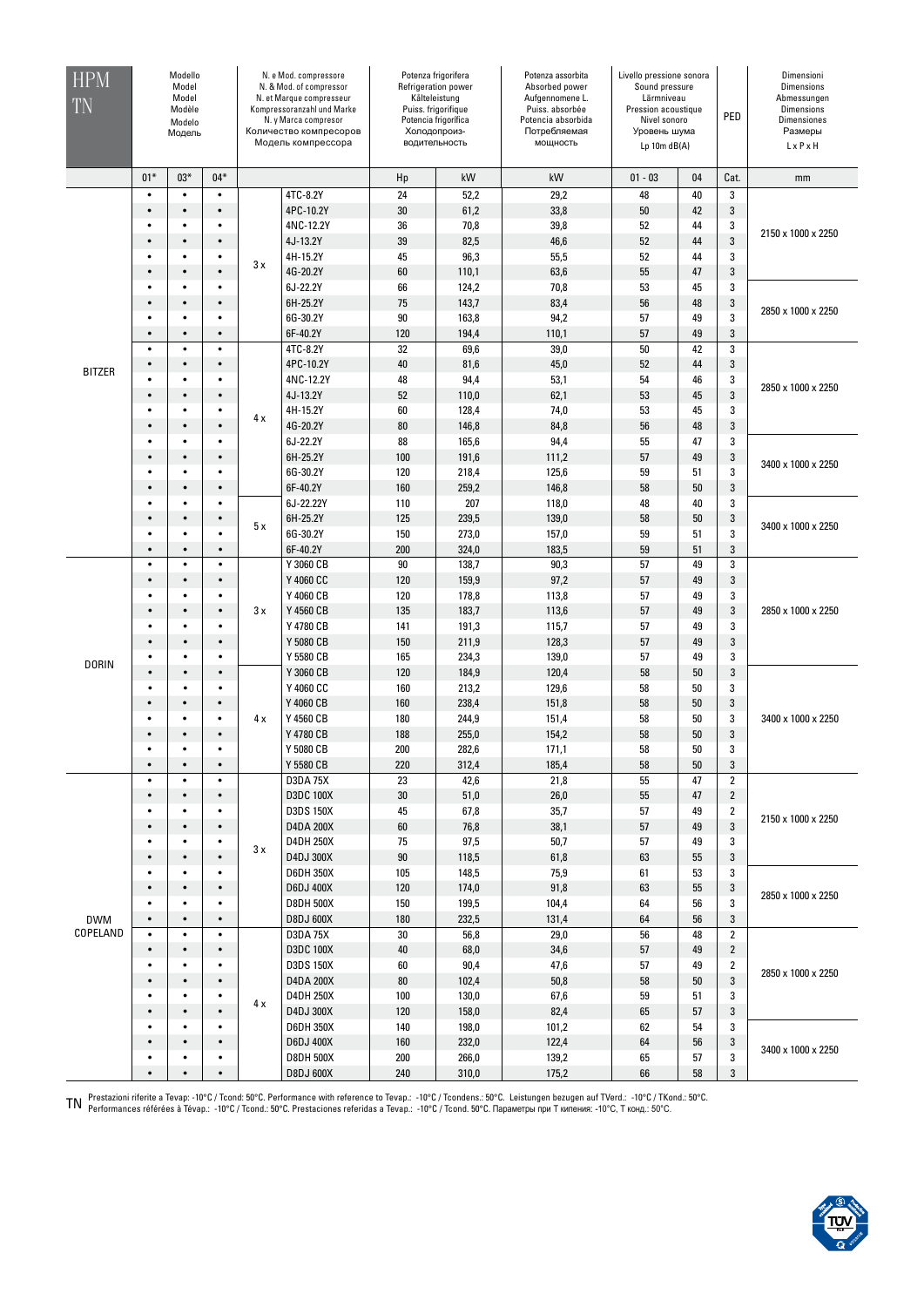| <b>HPM</b><br><b>BT</b> | Modello<br>Model<br>Model<br>Modèle<br>Modelo<br>Модель |                        | N. e Mod. compressore<br>N. & Mod. of compressor<br>N. et Marque compresseur<br>Kompressoranzahl und Marke<br>N. y Marca compresor<br>Количество компресоров<br>Модель компрессора |          | Potenza frigorifera<br>Refrigeration power<br>Kålteleistung<br>Puiss. frigorifique<br>Potencia frigorífica<br>Холодопроиз-<br>водительность |            | Potenza assorbita<br>Absorbed power<br>Aufgennomene L.<br>Puiss. absorbée<br>Potencia absorbida<br>Потребляемая<br>мощность | Livello pressione sonora<br>Sound pressure<br>Lärmniveau<br>Pression acoustique<br>Nivel sonoro<br>Уровень шума<br>Lp 10 $m$ dB(A) |           | PED      | Dimensioni<br><b>Dimensions</b><br>Abmessungen<br><b>Dimensions</b><br><b>Dimensiones</b><br>Размеры<br>LxPxH |                    |
|-------------------------|---------------------------------------------------------|------------------------|------------------------------------------------------------------------------------------------------------------------------------------------------------------------------------|----------|---------------------------------------------------------------------------------------------------------------------------------------------|------------|-----------------------------------------------------------------------------------------------------------------------------|------------------------------------------------------------------------------------------------------------------------------------|-----------|----------|---------------------------------------------------------------------------------------------------------------|--------------------|
|                         | $01*$                                                   | $03*$                  | $04*$                                                                                                                                                                              |          |                                                                                                                                             | kW<br>Hp   |                                                                                                                             | kW                                                                                                                                 | $01 - 03$ | 04       |                                                                                                               | mm                 |
|                         | $\bullet$                                               | $\bullet$              | $\bullet$                                                                                                                                                                          |          | 4TC-8.2Y                                                                                                                                    | 24         | 11,7                                                                                                                        | 13,7                                                                                                                               | 53        | 45       | 3                                                                                                             |                    |
|                         | $\bullet$                                               | $\bullet$              | $\bullet$                                                                                                                                                                          |          | 4PC-10.2Y                                                                                                                                   | 30         | 13,6                                                                                                                        | 15,2                                                                                                                               | 55        | 47       | 3                                                                                                             |                    |
|                         | $\bullet$                                               | ٠                      | $\bullet$                                                                                                                                                                          |          | 4NC-12.2Y                                                                                                                                   | 36         | 15,7                                                                                                                        | 18,0                                                                                                                               | 57        | 49       | 3                                                                                                             | 2150 x 1000 x 2250 |
|                         | $\bullet$                                               | $\bullet$              | $\bullet$                                                                                                                                                                          |          | 4J-13.2Y                                                                                                                                    | 39         | 19,9                                                                                                                        | 22,6                                                                                                                               | 55        | 47       | 3                                                                                                             | 2850 x 1000 x 2250 |
|                         | $\bullet$                                               | $\bullet$              | $\bullet$                                                                                                                                                                          | 3x       | 4H-15.2Y                                                                                                                                    | 45         | 23,6                                                                                                                        | 27,5                                                                                                                               | 55        | 47       | 3                                                                                                             |                    |
|                         | $\bullet$                                               | $\bullet$              | $\bullet$                                                                                                                                                                          |          | 4G-20.2Y                                                                                                                                    | 60         | 27,7                                                                                                                        | 31,9                                                                                                                               | 60        | 52       | 3                                                                                                             |                    |
|                         | $\bullet$                                               | $\bullet$              | $\bullet$                                                                                                                                                                          |          | 6J-22.2Y                                                                                                                                    | 99         | 29,5                                                                                                                        | 33,8                                                                                                                               | 60        | 52       | 3                                                                                                             |                    |
|                         | $\bullet$                                               | $\bullet$              | $\bullet$                                                                                                                                                                          |          | 6H-25.2Y                                                                                                                                    | 75         | 35,5                                                                                                                        | 40,8                                                                                                                               | 64        | 56       | 3                                                                                                             |                    |
|                         | $\bullet$                                               | $\bullet$              | $\bullet$                                                                                                                                                                          |          | 6G-30.2Y                                                                                                                                    | 90         | 40,2                                                                                                                        | 46,1                                                                                                                               | 64        | 56       | 3                                                                                                             |                    |
|                         | $\bullet$                                               | $\bullet$              | $\bullet$                                                                                                                                                                          |          | 6F-40.2Y                                                                                                                                    | 120        | 45,7                                                                                                                        | 53,3                                                                                                                               | 65        | 57       | 3                                                                                                             |                    |
|                         | $\bullet$                                               | $\bullet$              | $\bullet$<br>$\bullet$                                                                                                                                                             |          | 4TC-8.2Y                                                                                                                                    | 32         | 15,6                                                                                                                        | 18,2                                                                                                                               | 54        | 46       | 3                                                                                                             | 2850 x 1000 x 2250 |
| <b>BITZER</b>           | $\bullet$<br>$\bullet$                                  | $\bullet$<br>$\bullet$ | $\bullet$                                                                                                                                                                          |          | 4PC-10.2Y<br>4NC-12.2Y                                                                                                                      | 40         | 18,1                                                                                                                        | 20,2                                                                                                                               | 56        | 48       | 3                                                                                                             |                    |
|                         | $\bullet$                                               | ٠                      | $\bullet$                                                                                                                                                                          |          | 4J-13.2Y                                                                                                                                    | 48<br>52   | 20,9<br>26,5                                                                                                                | 24,0<br>30,1                                                                                                                       | 58<br>56  | 50<br>48 | 3<br>3                                                                                                        |                    |
|                         | $\bullet$                                               | $\bullet$              | $\bullet$                                                                                                                                                                          |          | 4H-15.2Y                                                                                                                                    | 60         |                                                                                                                             | 36,6                                                                                                                               | 56        | 48       | 3                                                                                                             |                    |
|                         | $\bullet$                                               | $\bullet$              | $\bullet$                                                                                                                                                                          | 4x<br>5x | 4G-20.2Y                                                                                                                                    | 80         | 31,5<br>36,9                                                                                                                | 42,5                                                                                                                               | 62        | 54       | 3                                                                                                             |                    |
|                         | $\bullet$                                               | ٠                      | $\bullet$                                                                                                                                                                          |          | 6J-22.2Y                                                                                                                                    | 88         | 39,4                                                                                                                        | 45,0                                                                                                                               | 61        | 53       | 3                                                                                                             | 3400 x 1000 x 2250 |
|                         | $\bullet$                                               | $\bullet$              | $\bullet$                                                                                                                                                                          |          | 6H-25.2Y                                                                                                                                    | 100        | 47,4                                                                                                                        | 54,4                                                                                                                               | 66        | 58       | 3                                                                                                             |                    |
|                         | $\bullet$                                               | $\bullet$              | $\bullet$                                                                                                                                                                          |          | 6G-30.2Y                                                                                                                                    | 120        | 53,6                                                                                                                        | 61,4                                                                                                                               | 66        | 58       | 3                                                                                                             |                    |
|                         | $\bullet$                                               | $\bullet$              | $\bullet$                                                                                                                                                                          |          | 6F-40.2Y                                                                                                                                    | 160        | 60,9                                                                                                                        | 71,0                                                                                                                               | 67        | 59       | 3                                                                                                             |                    |
|                         | $\bullet$                                               | ٠                      | ٠                                                                                                                                                                                  |          | 6H-25.2Y                                                                                                                                    | 125        | 59,2                                                                                                                        | 68,0                                                                                                                               | 66        | 58       | 3                                                                                                             | 3400 x 1000 x 2250 |
|                         | $\bullet$                                               | ٠                      | $\bullet$                                                                                                                                                                          |          | 6G-30.2Y                                                                                                                                    | 150        | 67,1                                                                                                                        | 76,8                                                                                                                               | 66        | 58       | 3                                                                                                             |                    |
|                         | $\bullet$                                               | $\bullet$              | $\bullet$                                                                                                                                                                          |          | 6F-40.2Y                                                                                                                                    | 200        | 76,1                                                                                                                        | 88,8                                                                                                                               | 67        | 59       | 3                                                                                                             |                    |
|                         | $\bullet$                                               | $\bullet$              | $\bullet$                                                                                                                                                                          |          | Y 3060 CB                                                                                                                                   | 90         | 38,8                                                                                                                        | 44,5                                                                                                                               | 58        | 50       | 3                                                                                                             | 2850 x 1000 x 2250 |
|                         | $\bullet$                                               | $\bullet$              | $\bullet$                                                                                                                                                                          | 3x       | Y 3560 CB                                                                                                                                   | 105        | 46,1                                                                                                                        | 51,4                                                                                                                               | 58        | 50       | 3                                                                                                             |                    |
|                         | ٠                                                       | $\bullet$              | $\bullet$                                                                                                                                                                          |          | Y 4060 CB                                                                                                                                   | 120        | 49,6                                                                                                                        | 55,3                                                                                                                               | 58        | 50       | 3                                                                                                             |                    |
|                         | $\bullet$                                               | ٠                      | $\bullet$                                                                                                                                                                          |          | Y 4560 CB                                                                                                                                   | 135        | 51,7                                                                                                                        | 60,2                                                                                                                               | 58        | 50       | 3                                                                                                             |                    |
|                         | $\bullet$                                               | $\bullet$              | $\bullet$                                                                                                                                                                          |          | Y 4780 CB                                                                                                                                   | 141        | 53,0                                                                                                                        | 60,5                                                                                                                               | 57        | 49       | 3                                                                                                             |                    |
|                         | $\bullet$                                               | $\bullet$              | $\bullet$                                                                                                                                                                          |          | Y 5080 CB                                                                                                                                   | 150        | 59,6                                                                                                                        | 67,4                                                                                                                               | 57        | 49       | 3                                                                                                             |                    |
|                         | $\bullet$                                               | $\bullet$              | $\bullet$                                                                                                                                                                          |          | Y 5580 CB                                                                                                                                   | 165        | 65,3                                                                                                                        | 74,9                                                                                                                               | 57        | 49       | 3                                                                                                             |                    |
| <b>DORIN</b>            | $\bullet$                                               | $\bullet$              | $\bullet$                                                                                                                                                                          |          | Y 3060 CB                                                                                                                                   | 120        | 51,7                                                                                                                        | 59,3                                                                                                                               | 59        | 51       | 3                                                                                                             | 3400 x 1000 x 2250 |
|                         | $\bullet$                                               | $\bullet$              | $\bullet$                                                                                                                                                                          |          | Y 3560 CB                                                                                                                                   | 140        | 61,5                                                                                                                        | 68,5                                                                                                                               | 59        | 51       | 3                                                                                                             |                    |
|                         | $\bullet$                                               | $\bullet$              | $\bullet$                                                                                                                                                                          |          | Y 4060 CB                                                                                                                                   | 160        | 66,2                                                                                                                        | 73,7                                                                                                                               | 59        | 51       | 3                                                                                                             |                    |
|                         | $\bullet$                                               | $\bullet$              | $\bullet$                                                                                                                                                                          | 4 x      | Y 4560 CB                                                                                                                                   | 180        | 69,0                                                                                                                        | 80,2                                                                                                                               | 59        | 51       | 3                                                                                                             |                    |
|                         | $\bullet$                                               | ٠                      | $\bullet$                                                                                                                                                                          |          | Y 4780 CB                                                                                                                                   | 188        | 70,7                                                                                                                        | 80,7                                                                                                                               | 58        | 50       | 3                                                                                                             |                    |
|                         | $\bullet$                                               | $\bullet$              | $\bullet$                                                                                                                                                                          |          | Y 5080 CB                                                                                                                                   | 200        | 79,4                                                                                                                        | 89,8                                                                                                                               | 58        | 50       | 3                                                                                                             |                    |
|                         | $\bullet$                                               | $\bullet$              | $\bullet$                                                                                                                                                                          |          | Y 5580 CB                                                                                                                                   | 220        | 87,0                                                                                                                        | 99,9                                                                                                                               | 58        | 50       | 3                                                                                                             |                    |
|                         |                                                         |                        |                                                                                                                                                                                    | 3x       | <b>D3DC 75X</b>                                                                                                                             | 23         | 11,9                                                                                                                        | 13,8                                                                                                                               | 56        | 48       | $\mathbf 2$                                                                                                   | 2150 x 1000 x 2250 |
|                         | $\bullet$                                               | $\bullet$              | $\bullet$                                                                                                                                                                          |          | <b>D3DS 100X</b>                                                                                                                            | 30         | 19,2                                                                                                                        | 19,7                                                                                                                               | 55        | 47       | 2                                                                                                             |                    |
|                         | $\bullet$                                               | $\bullet$              | $\bullet$                                                                                                                                                                          |          | D4DF 100X                                                                                                                                   | $30\,$     | 17,4                                                                                                                        | 19,7                                                                                                                               | 61        | 53       | 3                                                                                                             |                    |
| <b>DWM</b><br>COPELAND  | $\bullet$                                               | ٠                      | $\bullet$                                                                                                                                                                          |          | D4DL 150X                                                                                                                                   | 45         | 26,9                                                                                                                        | 27,8                                                                                                                               | 62        | 54       | 3                                                                                                             |                    |
|                         | $\bullet$                                               | $\bullet$              | $\bullet$                                                                                                                                                                          |          | <b>D4DT 220X</b>                                                                                                                            | 66         | 29,1                                                                                                                        | 32,4                                                                                                                               | 62        | 54       | 3                                                                                                             |                    |
|                         | $\bullet$                                               | ٠                      | $\bullet$                                                                                                                                                                          |          | <b>D6DL 270X</b>                                                                                                                            | 81         | 36,9                                                                                                                        | 39,6                                                                                                                               | 64        | 56       | 3                                                                                                             |                    |
|                         | $\bullet$                                               | $\bullet$              | $\bullet$                                                                                                                                                                          |          | <b>D8DL 370X</b>                                                                                                                            | 111        | 54,9                                                                                                                        | 59,7                                                                                                                               | 61        | 53       | 3                                                                                                             | 2850 x 1000 x 2250 |
|                         | $\bullet$                                               | $\bullet$              | $\bullet$                                                                                                                                                                          |          | <b>D8DT 450X</b>                                                                                                                            | 135        | 63,3                                                                                                                        | 69,3                                                                                                                               | 63        | 55       | 3                                                                                                             |                    |
|                         | $\bullet$                                               | $\bullet$              | $\bullet$                                                                                                                                                                          |          | <b>D3DC 75X</b>                                                                                                                             | 30         | 15,8                                                                                                                        | 18,4                                                                                                                               | 57        | 49       | $\overline{2}$                                                                                                |                    |
|                         | $\bullet$                                               | $\bullet$<br>$\bullet$ | $\bullet$                                                                                                                                                                          |          | <b>D3DS 100X</b>                                                                                                                            | 40         | 25,6                                                                                                                        | 26,2                                                                                                                               | 57        | 49       | $\overline{2}$                                                                                                |                    |
|                         | $\bullet$                                               | ٠                      | $\bullet$                                                                                                                                                                          |          | D4DF 100X                                                                                                                                   | $40\,$     | 23,2                                                                                                                        | 26,2                                                                                                                               | 62        | 54       | 3                                                                                                             | 2850 x 1000 x 2250 |
|                         | $\bullet$<br>$\bullet$                                  | $\bullet$              | $\bullet$<br>$\bullet$                                                                                                                                                             | 4x       | D4DL 150X<br><b>D4DT 220X</b>                                                                                                               | 60         | 35,8                                                                                                                        | 37,0                                                                                                                               | 63        | 55       | 3                                                                                                             |                    |
|                         | $\bullet$                                               | $\bullet$              | $\bullet$                                                                                                                                                                          |          |                                                                                                                                             | 88         | 38,8                                                                                                                        | 43,2                                                                                                                               | 64        | 56       | 3                                                                                                             |                    |
|                         | $\bullet$                                               | $\bullet$              | $\bullet$                                                                                                                                                                          |          | <b>D6DL 270X</b><br><b>D8DL 370X</b>                                                                                                        | 108        | 49,2                                                                                                                        | 52,8                                                                                                                               | 66        | 58       | 3                                                                                                             |                    |
|                         | $\bullet$                                               | ٠                      | $\bullet$                                                                                                                                                                          |          | <b>D8DT 450X</b>                                                                                                                            | 148<br>180 | 73,2<br>84,4                                                                                                                | 79,6<br>92,4                                                                                                                       | 63<br>64  | 55<br>56 | 3<br>3                                                                                                        | 3400 x 1000 x 2250 |
|                         |                                                         |                        |                                                                                                                                                                                    |          |                                                                                                                                             |            |                                                                                                                             |                                                                                                                                    |           |          |                                                                                                               |                    |

ВТ Prestazioni riferite a Tevap: -35°С / Tcond: +50°С. Performance with reference to Tevap.: -35°С / Tcondens.: +50°С. Leistungen bezugen auf TVerd.: -35°С / TKond.: +50°С.<br>Регformances référées à Tévap.: -35°С / Tcond.:

 $\ast$ 

| 01 | Senza quadro elettrico                                                                                   |  | Quadro elettrico orizzontale                                                                                                               |  | Con quadro elettrico e cofanatura        |  |  |  |
|----|----------------------------------------------------------------------------------------------------------|--|--------------------------------------------------------------------------------------------------------------------------------------------|--|------------------------------------------|--|--|--|
|    | Without electrical control board<br>Sans tableau électrique<br>Ohne Schalttafel<br>Sin tablero eléctrico |  | Horizontal electrical control board<br>Tableau électrique horizontal<br>04<br>υJ<br>Horizontale Schalttafel<br>Tablero eléctrico orizontal |  | With electrical control board and boxing |  |  |  |
|    |                                                                                                          |  |                                                                                                                                            |  | Avec tableau électrique et coffrage      |  |  |  |
|    |                                                                                                          |  |                                                                                                                                            |  | Mit Shalttafel und Überzug               |  |  |  |
|    |                                                                                                          |  |                                                                                                                                            |  | Con tablero eléctrico y cobertura        |  |  |  |
|    | Без электрического щита управления                                                                       |  | Эл. щит горизонтального расположения                                                                                                       |  | С электрическим щитом и кожухом          |  |  |  |